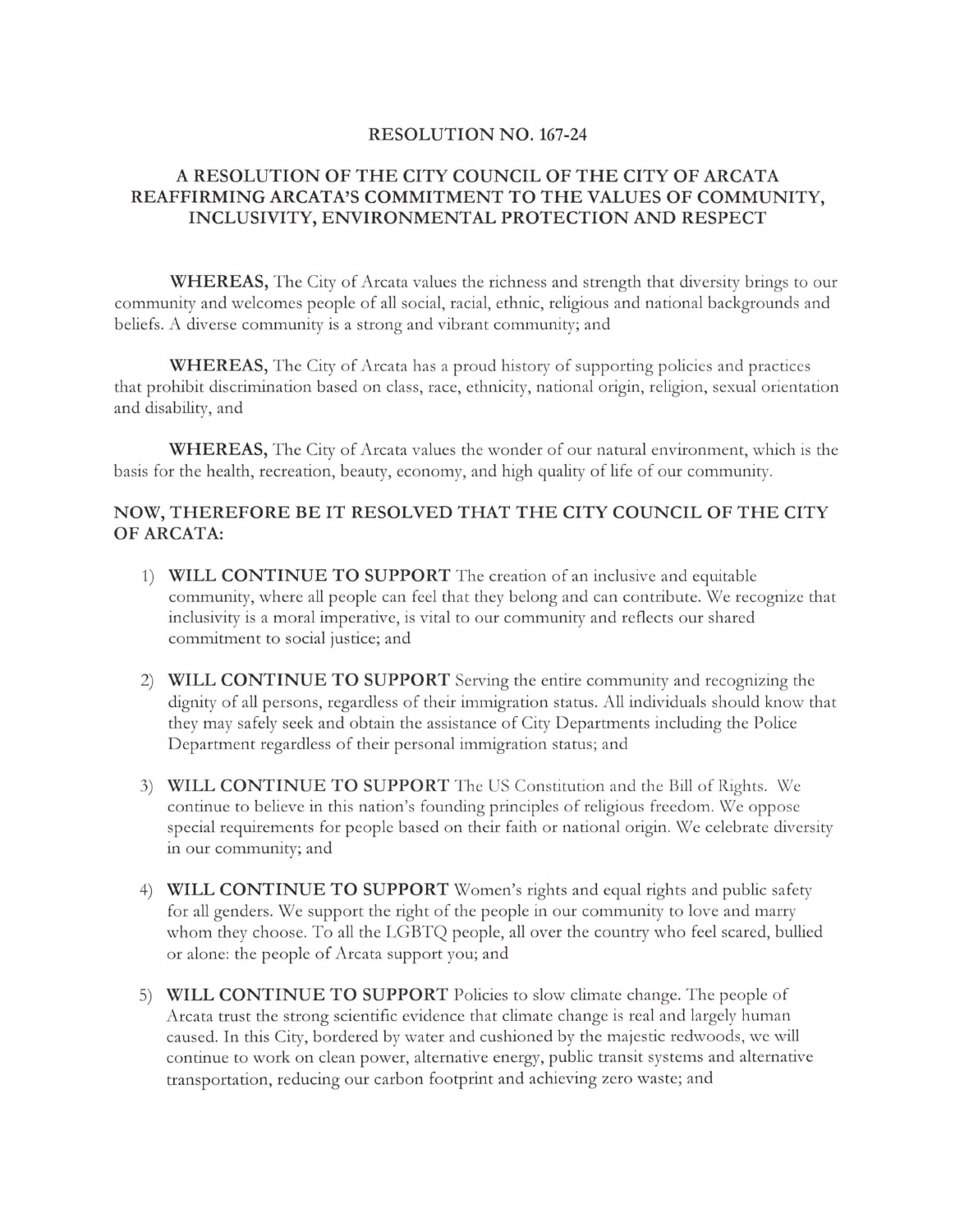- 6) **WILL CONTINUE TO SUPPORT** Sensible, science-based regulations that help to preserve our environment. We support our many organic farmers, the health of our bee population, our diverse wildlife, and the flourishing balance of our entire ecosystem. Clean air and water are essential resources we all need. We understand how important it is to protect nature for future generations; and
- 7) **WILL CONTINUE TO SUPPORT** Efforts to ensure and increase access to affordable healthcare, including mental healthcare for all our residents. We appreciate the valuable services that our health centers bring to our community and recognize the role that government plays to ensure healthcare for all; and
- 8) **WILL CONTINUE TO SUPPORT** Programs to aid and shelter the houseless community. We will continue to work with homeless services providers to achieve the goal of Housing for All; and
- 9) **WILL CONTINUE TO SUPPORT** Our arts community. Our creative arts community makes Arcata a vibrant and inspiring place to live. We are proud of our local artists and will promote public art, art festivals, and local theater, musicians and dancers; and
- 10) **WILL CONTINUE TO SUPPORT** Our entrepreneurs, small manufacturing companies, visionaries, intellectuals, trades people, artists and environmentalists, who all do their part, in Arcata, to make the State of California the sixth largest economy in the world.

# **IN SUPPORTING THESE ENDEAVORS, WE WILL WORK TIRELESSLY TO CREATE AND BUILD A COMMUNITY THAT REFLECTS OUR VALUES.**

This resolution shall be effective upon its adoption.

DATED: January 4, 2017

City Clerk, City of Arcata Naumery

ATTEST: APPROVED:

<u>SISan Portas</u>